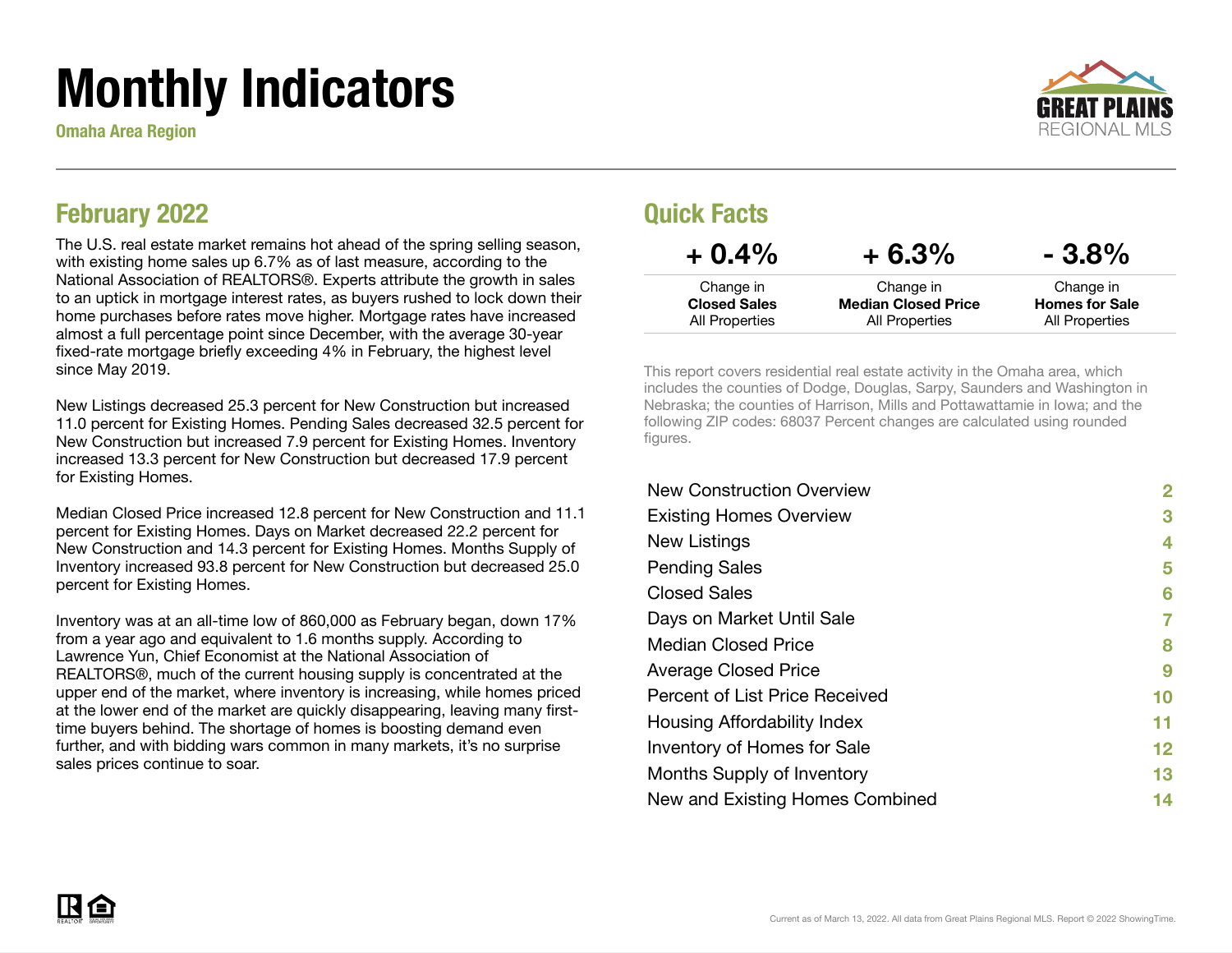### New Construction Overview

Key metrics by report month and for year-to-date (YTD) starting from the first of the year. New Construction properties only.



| <b>Key Metrics</b>                    | <b>Historical Sparkbars</b>                                        | 2-2021    | 2-2022    | % Change | <b>YTD 2021</b> | <b>YTD 2022</b> | % Change |
|---------------------------------------|--------------------------------------------------------------------|-----------|-----------|----------|-----------------|-----------------|----------|
| <b>New Listings</b>                   | $2 - 2020$<br>$8 - 2020$<br>$2 - 2021$<br>$2 - 2022$<br>$8 - 202$  | 253       | 189       | $-25.3%$ | 540             | 435             | $-19.4%$ |
| <b>Pending Sales</b>                  | $2 - 2021$<br>$2 - 2020$<br>$8 - 2020$<br>$8 - 2021$<br>$2 - 2022$ | 271       | 183       | $-32.5%$ | 517             | 362             | $-30.0%$ |
| <b>Closed Sales</b>                   | $2 - 2020$<br>$8 - 2020$<br>$2 - 2021$<br>$8 - 2021$<br>$2 - 2022$ | 135       | 125       | $-7.4%$  | 276             | 256             | $-7.2%$  |
| Days on Market Until Sale             | $8 - 2021$<br>$2 - 2022$<br>$2 - 2020$<br>$8 - 2020$<br>$2 - 2021$ | 45        | 35        | $-22.2%$ | 42              | 31              | $-26.2%$ |
| <b>Median Closed Price</b>            | $2 - 2020$<br>$8 - 2020$<br>$2 - 2021$<br>$8 - 2021$<br>$2 - 2022$ | \$354,900 | \$400,254 | $+12.8%$ | \$361,819       | \$408,429       | $+12.9%$ |
| <b>Average Closed Price</b>           | $2 - 2020$<br>$8 - 2020$<br>$2 - 2021$<br>$8 - 2021$<br>$2 - 2022$ | \$380,937 | \$445,114 | $+16.8%$ | \$385,333       | \$448,115       | $+16.3%$ |
| <b>Percent of List Price Received</b> | $2 - 2020$<br>$8 - 2020$<br>$2 - 2021$<br>$8 - 2021$<br>$2 - 2022$ | 102.1%    | 101.9%    | $-0.2%$  | 101.7%          | 102.2%          | $+0.5%$  |
| <b>Housing Affordability Index</b>    | $2 - 2020$<br>$8 - 2020$<br>$2 - 2021$<br>$8 - 2021$<br>$2 - 2022$ | 121       | 106       | $-12.4%$ | 118             | 104             | $-11.9%$ |
| <b>Inventory of Homes for Sale</b>    | $2 - 2020$<br>$8 - 2020$<br>$2 - 2021$<br>$8 - 2021$<br>$2 - 2022$ | 362       | 410       | $+13.3%$ |                 |                 |          |
| <b>Months Supply of Inventory</b>     | $2 - 2020$<br>$8 - 2020$<br>$2 - 2021$<br>$2 - 2022$<br>$8 - 2021$ | 1.6       | 3.1       | $+93.8%$ |                 |                 |          |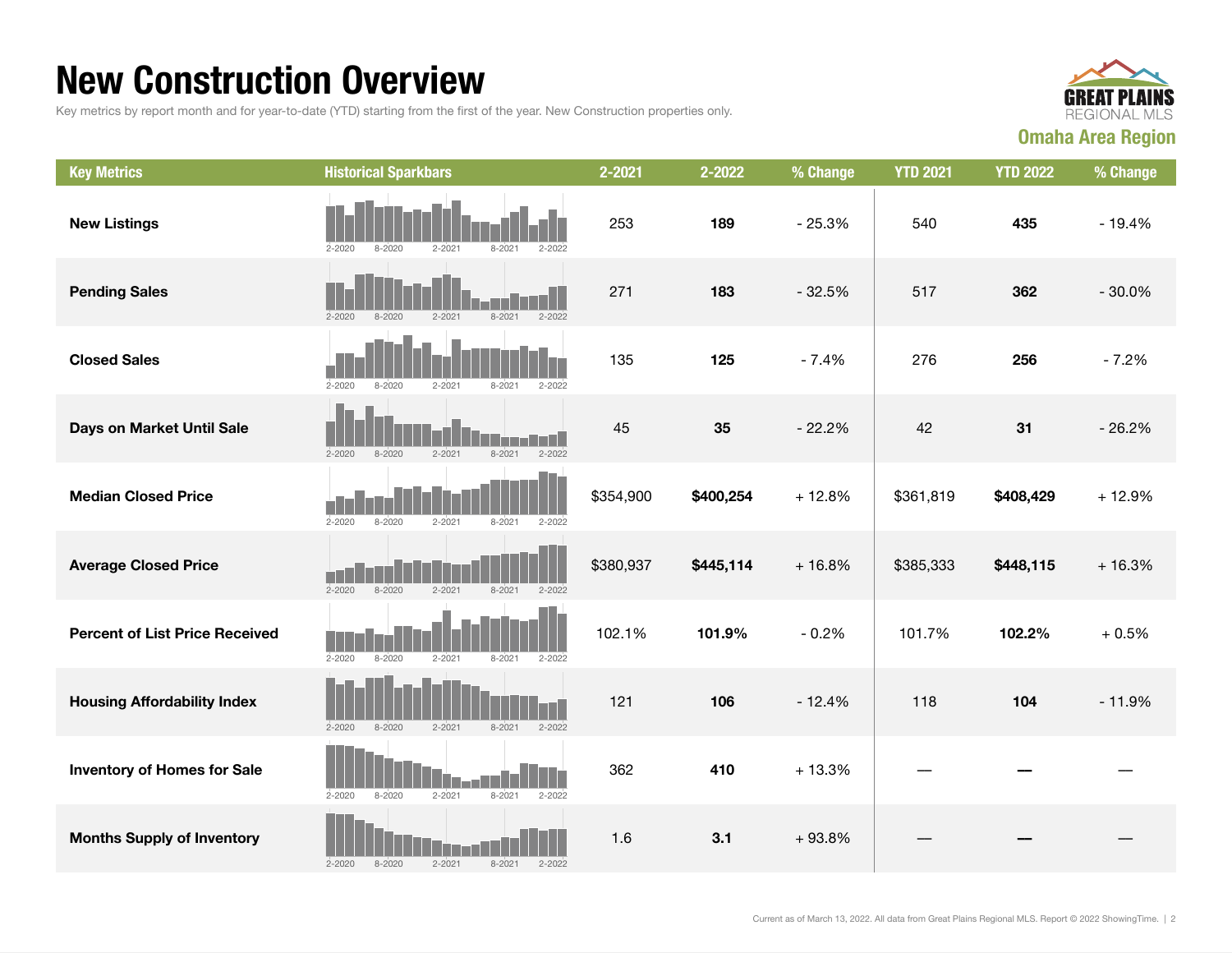## Existing Homes Overview

Key metrics by report month and for year-to-date (YTD) starting from the first of the year. Existing Homes properties only.



| <b>Key Metrics</b>                    | <b>Historical Sparkbars</b>                                        | 2-2021    | 2-2022    | % Change | <b>YTD 2021</b> | <b>YTD 2022</b> | % Change |
|---------------------------------------|--------------------------------------------------------------------|-----------|-----------|----------|-----------------|-----------------|----------|
| <b>New Listings</b>                   | $2 - 2020$<br>$8 - 2020$<br>$2 - 2021$<br>$8 - 2021$<br>$2 - 2022$ | 865       | 960       | $+11.0%$ | 1,670           | 1,725           | $+3.3%$  |
| <b>Pending Sales</b>                  | $2 - 2021$<br>$2 - 2022$<br>$2 - 2020$<br>$8 - 2020$<br>$8 - 2021$ | 789       | 851       | $+7.9%$  | 1,585           | 1,585           | 0.0%     |
| <b>Closed Sales</b>                   | $2 - 2020$<br>$8 - 2020$<br>$2 - 2021$<br>$8 - 2021$<br>$2 - 2022$ | 645       | 658       | $+2.0%$  | 1,348           | 1,314           | $-2.5%$  |
| Days on Market Until Sale             | $8 - 2020$<br>$2 - 2021$<br>$8 - 2021$<br>$2 - 2022$<br>$2 - 2020$ | 14        | 12        | $-14.3%$ | 14              | 12              | $-14.3%$ |
| <b>Median Closed Price</b>            | $2 - 2020$<br>$2 - 2021$<br>$8 - 2021$<br>$2 - 2022$<br>8-2020     | \$214,200 | \$238,000 | $+11.1%$ | \$211,000       | \$238,500       | $+13.0%$ |
| <b>Average Closed Price</b>           | $2 - 2020$<br>$8 - 2020$<br>$2 - 2021$<br>$8 - 2021$<br>$2 - 2022$ | \$251,637 | \$274,058 | $+8.9%$  | \$246,671       | \$272,337       | $+10.4%$ |
| <b>Percent of List Price Received</b> | $2 - 2020$<br>$8 - 2020$<br>$2 - 2021$<br>$8 - 2021$<br>$2 - 2022$ | 99.9%     | 101.9%    | $+2.0%$  | 99.8%           | 101.3%          | $+1.5%$  |
| <b>Housing Affordability Index</b>    | $2 - 2020$<br>$8 - 2020$<br>$2 - 2021$<br>$8 - 2021$<br>$2 - 2022$ | 200       | 179       | $-10.5%$ | 203             | 178             | $-12.3%$ |
| <b>Inventory of Homes for Sale</b>    | $2 - 2021$<br>$2 - 2022$<br>$2 - 2020$<br>$8 - 2020$<br>$8 - 2021$ | 436       | 358       | $-17.9%$ |                 |                 |          |
| <b>Months Supply of Inventory</b>     | $2 - 2020$<br>$8 - 2020$<br>$2 - 2021$<br>$8 - 2021$<br>$2 - 2022$ | 0.4       | 0.3       | $-25.0%$ |                 |                 |          |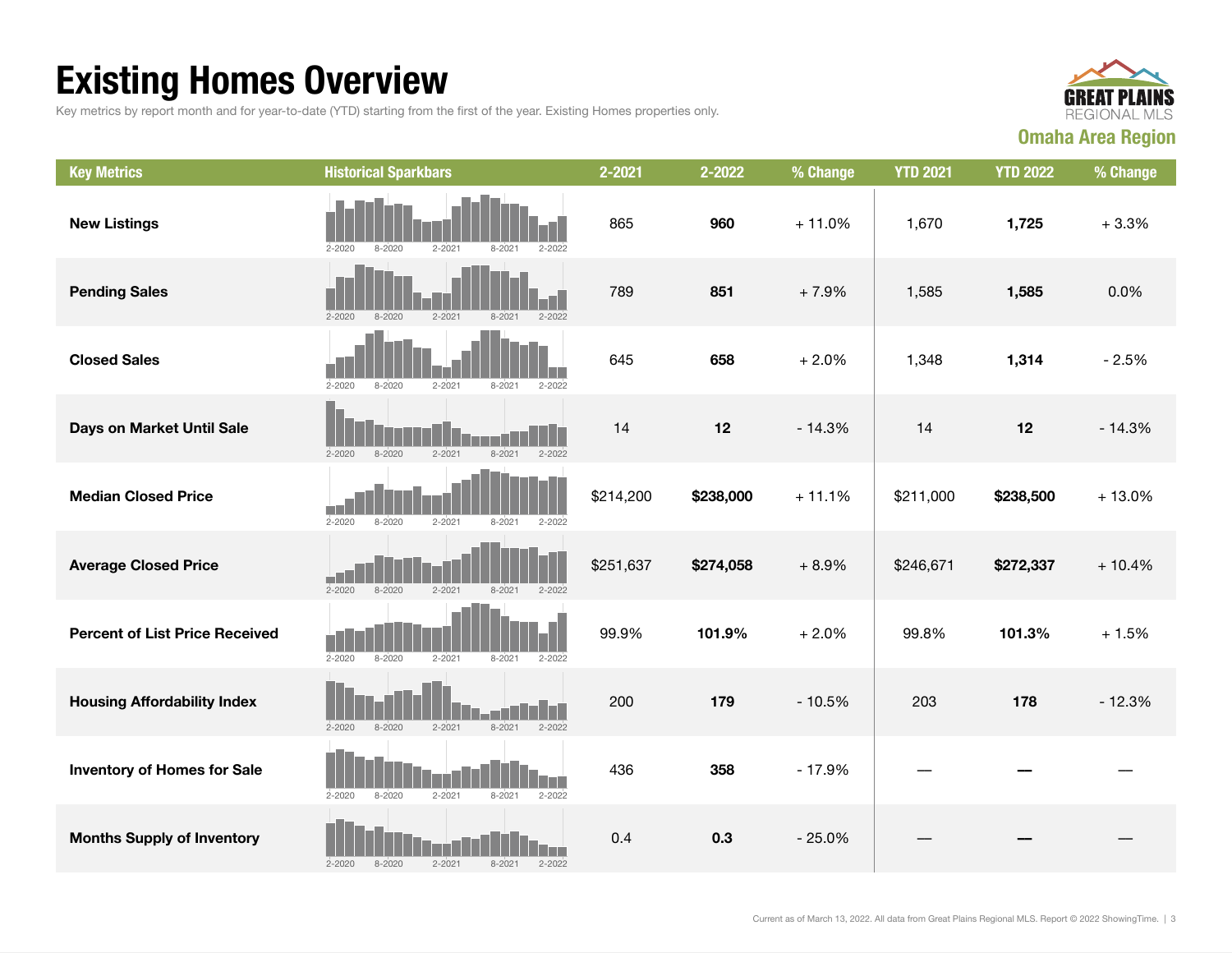### New Listings

A count of the properties that have been newly listed on the market in a given month.





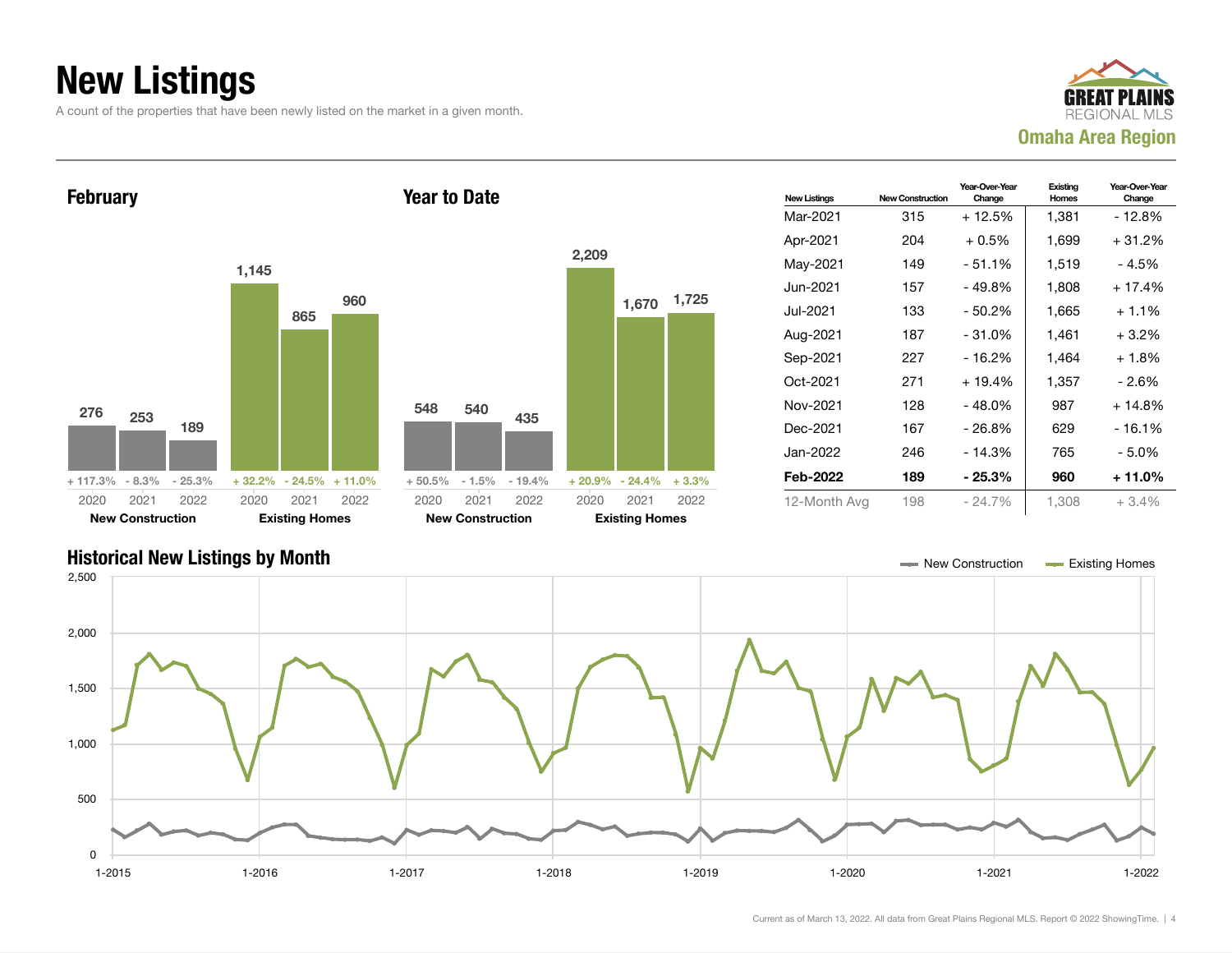### Pending Sales

A count of the properties on which offers have been accepted in a given month.





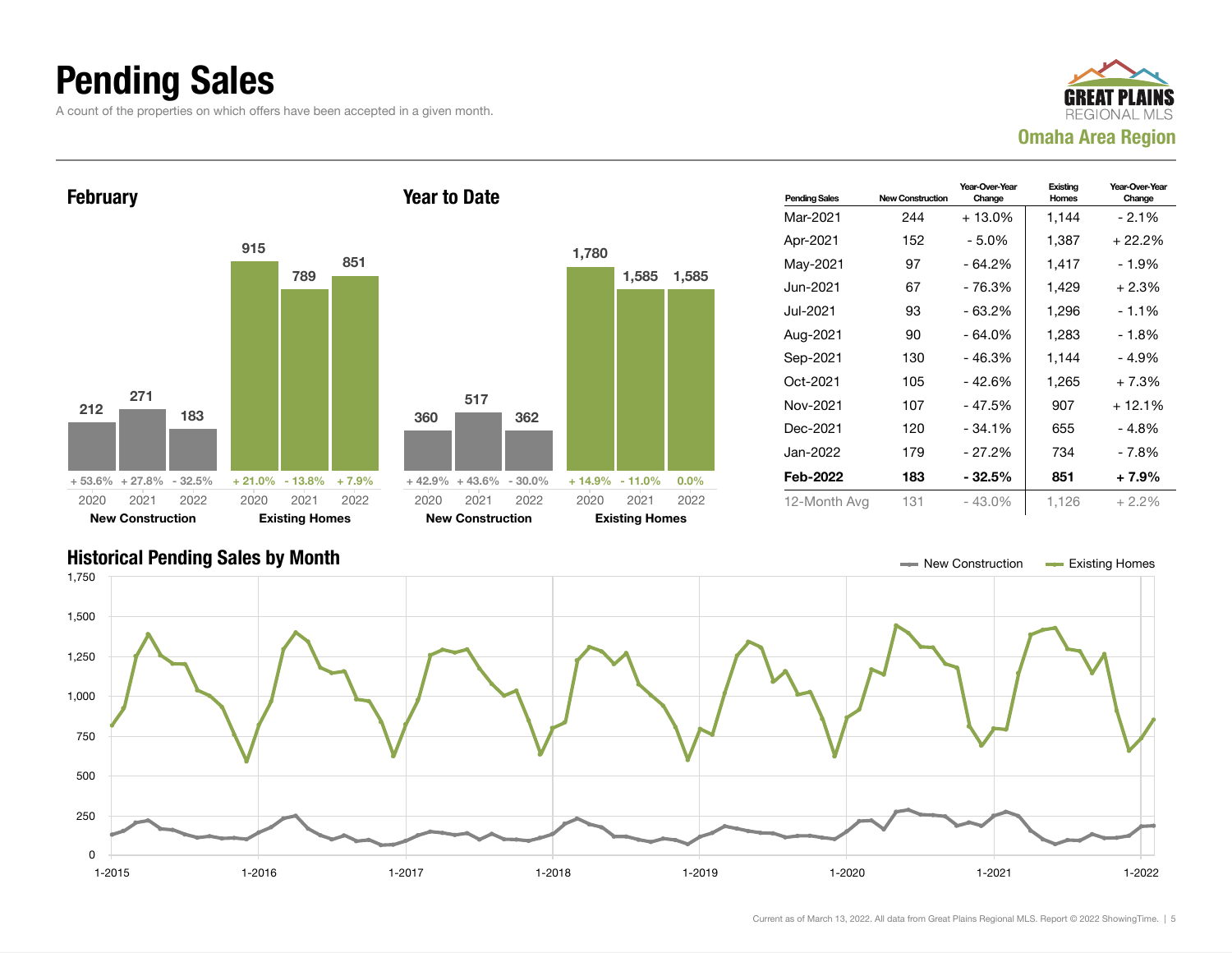### Closed Sales

A count of the actual sales that closed in a given month.





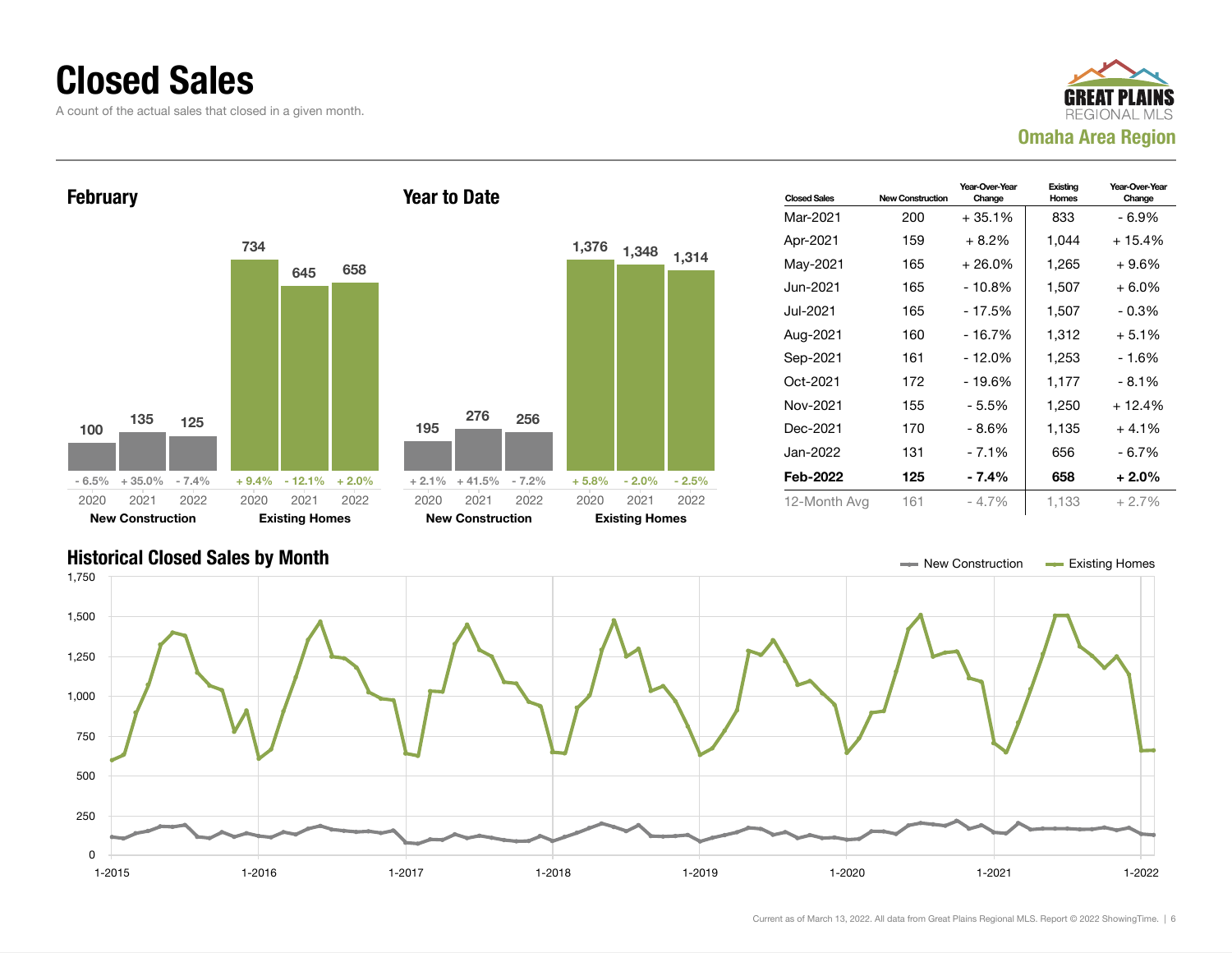### Days on Market Until Sale

Average number of days between when a property is listed and when an offer is accepted in a given month.





| 55   | 42                         |      |      |                             |    |
|------|----------------------------|------|------|-----------------------------|----|
|      |                            | 31   | 27   |                             |    |
|      |                            |      |      | 14                          | 12 |
|      | $-6.8\% - 23.6\% - 26.2\%$ |      |      | $-12.9\% - 48.1\% - 14.3\%$ |    |
| 2020 | 2021                       | 2022 | 2020 | 2021 2022                   |    |
|      | <b>New Construction</b>    |      |      | <b>Existing Homes</b>       |    |

| Days on Market | <b>New Construction</b> | Year-Over-Year<br>Change | Existing<br><b>Homes</b> | Year-Over-Year<br>Change |
|----------------|-------------------------|--------------------------|--------------------------|--------------------------|
| Mar-2021       | 65                      | $-34.3%$                 | 11                       | $-50.0\%$                |
| Apr-2021       | 47                      | $-44.0%$                 | 7                        | - 58.8%                  |
| May-2021       | 38                      | - 36.7%                  | 6                        | - 60.0%                  |
| Jun-2021       | 32                      | $-66.3%$                 | 6                        | $-60.0\%$                |
| Jul-2021       | 30                      | $-56.5%$                 | 6                        | - 53.8%                  |
| Aug-2021       | 23                      | - 67.1%                  | 8                        | - 27.3%                  |
| Sep-2021       | 23                      | $-56.6%$                 | 9                        | - 18.2%                  |
| Oct-2021       | 20                      | - 62.3%                  | 9                        | - 18.2%                  |
| Nov-2021       | 27                      | - 50.0%                  | 12                       | $+9.1%$                  |
| Dec-2021       | 25                      | $-54.5%$                 | 12                       | $+9.1%$                  |
| Jan-2022.      | 27                      | $-30.8\%$                | 13                       | $-7.1\%$                 |
| Feb-2022       | 35                      | - 22.2%                  | 12                       | - 14.3%                  |
| 12-Month Avg*  | 33                      | $-48.7%$                 | 9                        | - 33.8%                  |

\* Days on Market for all properties from March 2021 through February 2022. This is not the average of the individual figures above.



### Historical Days on Market Until Sale by Month New York New York New York Market Until Sale by Month New York New Zonstruction And Existing Homes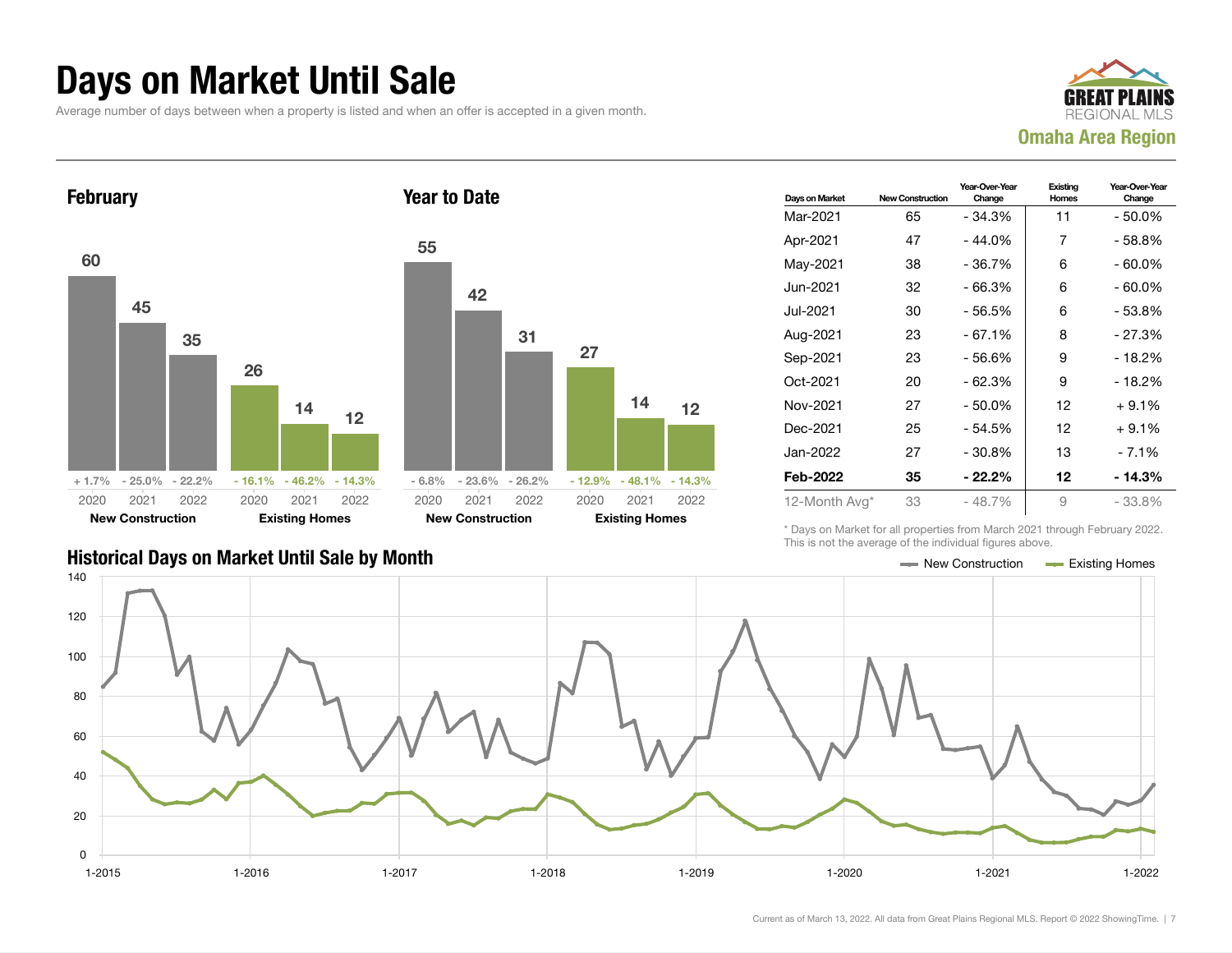### Median Closed Price

Point at which half of the sales sold for more and half sold for less, not accounting for seller concessions, in a given month.



February





|   |           |                         | \$408,429 |           |                            |           |
|---|-----------|-------------------------|-----------|-----------|----------------------------|-----------|
|   |           | \$361,819               |           |           |                            |           |
|   | \$326,358 |                         |           |           |                            |           |
|   |           |                         |           |           |                            |           |
| O |           |                         |           |           |                            | \$238,500 |
|   |           |                         |           | \$190,000 | \$211,000                  |           |
|   |           |                         |           |           |                            |           |
|   |           |                         |           |           |                            |           |
|   |           |                         |           |           |                            |           |
|   |           |                         |           |           |                            |           |
|   |           |                         |           |           |                            |           |
| ℅ | $+3.6\%$  | $+10.9\% + 12.9\%$      |           |           | $+4.7\% + 11.1\% + 13.0\%$ |           |
|   | 2020      | 2021                    | 2022      | 2020      | 2021                       | 2022      |
|   |           | <b>New Construction</b> |           |           | <b>Existing Homes</b>      |           |

| <b>Median Closed Price</b> | <b>New Construction</b> | Year-Over-Year<br>Change | Existing<br><b>Homes</b> | Year-Over-Year<br>Change |
|----------------------------|-------------------------|--------------------------|--------------------------|--------------------------|
| Mar-2021                   | \$345,436               | $+2.2\%$                 | \$230,000                | + 17.9%                  |
| Apr-2021                   | \$356,702               | $+7.5%$                  | \$235,000                | + 14.6%                  |
| May-2021                   | \$361,945               | $+2.3%$                  | \$242,500                | + 12.8%                  |
| Jun-2021.                  | \$375,000               | $+12.1%$                 | \$250,500                | $+15.4%$                 |
| Jul-2021.                  | \$389,000               | $+14.6%$                 | \$247,000                | $+8.7%$                  |
| Aug-2021                   | \$389,432               | $+16.2%$                 | \$245,000                | $+11.4%$                 |
| Sep-2021                   | \$384,856               | $+5.1%$                  | \$240,000                | + 10.2%                  |
| Oct-2021                   | \$389,164               | $+8.1%$                  | \$237,363                | $+9.1%$                  |
| Nov-2021                   | \$390,000               | $+5.7%$                  | \$240,000                | $+6.7%$                  |
| Dec-2021                   | \$411,154               | $+17.2%$                 | \$232,000                | + 10.5%                  |
| Jan-2022.                  | \$410,000               | $+11.1%$                 | \$239,950                | + 14.3%                  |
| Feb-2022                   | \$400,254               | + 12.8%                  | \$238,000                | + 11.1%                  |
| 12-Month Avg*              | \$383,572               | $+9.6\%$                 | \$240,000                | $+11.6%$                 |

\* Median Closed Price for all properties from March 2021 through February 2022. This is not the average of the individual figures above.

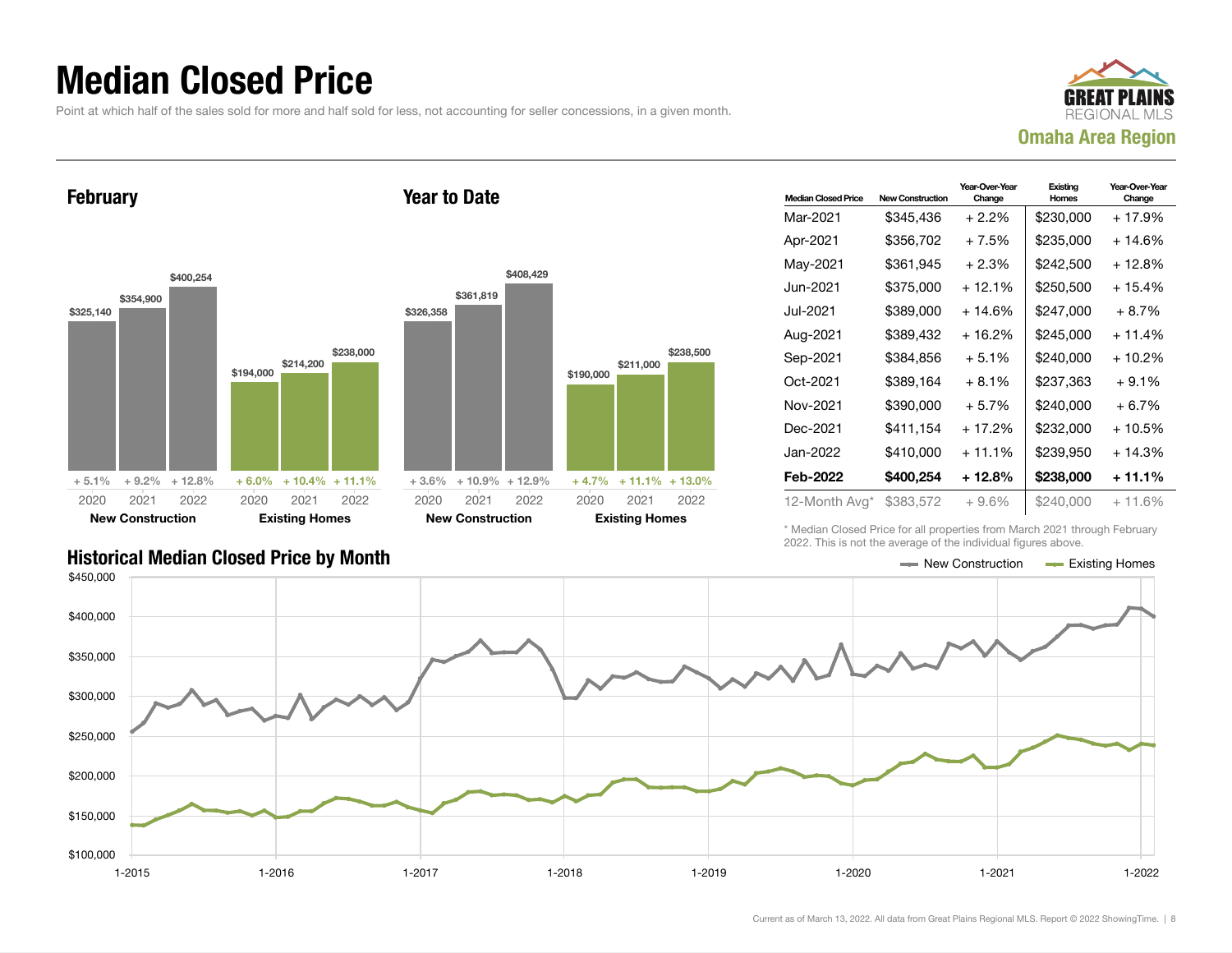### Average Closed Price

Average sales price for all closed sales, not accounting for seller concessions, in a given month.



February



Year to Date

| <b>Average Closed Price</b> | <b>New Construction</b> | Year-Over-Year<br>Change | Existing<br>Homes | Year-Over-Year<br>Change |
|-----------------------------|-------------------------|--------------------------|-------------------|--------------------------|
| Mar-2021                    | \$370,897               | $+5.6%$                  | \$256,818         | $+13.6%$                 |
| Apr-2021                    | \$370,758               | $+3.1\%$                 | \$267,825         | + 16.1%                  |
| May-2021                    | \$389,518               | $+2.5%$                  | \$284,135         | + 15.9%                  |
| Jun-2021 <b>.</b>           | \$404,801               | + 12.7%                  | \$295.648         | + 18.6%                  |
| Jul-2021                    | \$406.171               | $+10.1%$                 | \$295.196         | + 12.1%                  |
| Aug-2021                    | \$413.062               | $+11.9%$                 | \$280.945         | $+7.8%$                  |
| Sep-2021                    | \$415,975               | $+5.2%$                  | \$280,706         | $+10.1%$                 |
| Oct-2021                    | \$419,351               | $+9.7\%$                 | \$279.300         | $+8.1%$                  |
| Nov-2021                    | \$413,414               | + 6.6%                   | \$284.596         | $+8.8\%$                 |
| Dec-2021                    | \$445,656               | $+16.4%$                 | \$264,812         | $+6.4%$                  |
| Jan-2022                    | \$450,934               | + 15.8%                  | \$270,613         | + 11.8%                  |
| Feb-2022                    | \$445,114               | + 16.8%                  | \$274,058         | $+8.9%$                  |
| 12-Month Avg*               | \$410,209               | $+9.2%$                  | \$279,960         | $+11.6%$                 |

\* Average Closed Price for all properties from March 2021 through February 2022. This is not the average of the individual figures above.

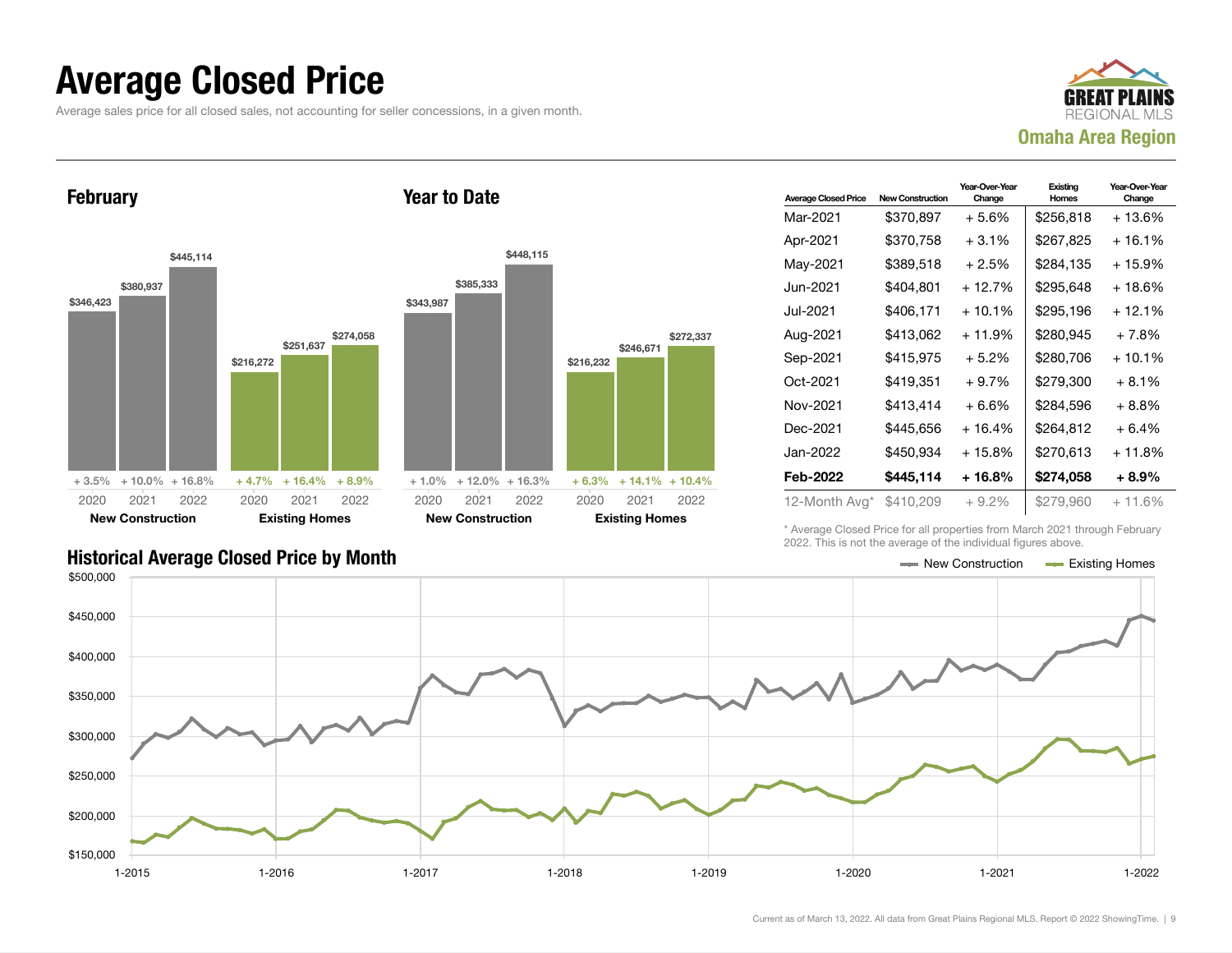### Percent of List Price Received

Percentage found when dividing a property's sales price by its most recent list price, then taking the average for all properties sold in a given month, not accounting for seller concessions.



February 100.6% 102.1% 101.9%  $-0.3\%$   $+1.5\%$   $-0.2\%$ 98.5% 99.9% 101.9%  $+ 0.2\% + 1.4\% + 2.0\%$ 2020 New Construction 2021 2022 2020 Existing Homes 2021 2022 Year to Date 100.5% 101.7% 102.2%  $-0.3\%$  + 1.2% + 0.5% 98.2% 99.8% 101.3%  $+ 0.4\% + 1.6\% + 1.5\%$ 2020 New Construction 2021 2022 2020 Existing Homes 2021 2022

|                                                           | <u>, and not it meets that the attended of the information individual and the </u> |  |
|-----------------------------------------------------------|------------------------------------------------------------------------------------|--|
| <b>Historical Percent of List Price Received by Month</b> | $\equiv$ New Construction $\equiv$ Existing Homes                                  |  |

| Pct. of List Price<br>Received | <b>New Construction</b> | Year-Over-Year<br>Change | Existing<br>Homes | Year-Over-Year<br>Change |
|--------------------------------|-------------------------|--------------------------|-------------------|--------------------------|
| Mar-2021                       | 100.7%                  | $+0.2%$                  | 102.1%            | $+2.9%$                  |
| Apr-2021                       | 101.4%                  | $+0.9%$                  | 102.7%            | $+3.1%$                  |
| May-2021                       | 101.2%                  | $+0.8%$                  | 103.4%            | $+4.1%$                  |
| Jun-2021.                      | 101.7%                  | $+0.9\%$                 | 103.4%            | $+3.7%$                  |
| Jul-2021                       | 101.5%                  | $+1.1\%$                 | 102.6%            | $+2.3%$                  |
| Aug-2021                       | 101.7%                  | $+1.4%$                  | 101.5%            | $+1.1%$                  |
| Sep-2021                       | 101.5%                  | $+0.6%$                  | 100.7%            | $+0.1%$                  |
| Oct-2021                       | 101.4%                  | $+0.4%$                  | 100.5%            | $+0.1\%$                 |
| Nov-2021                       | 101.5%                  | $+0.8%$                  | 100.6%            | $+0.4%$                  |
| Dec-2021                       | 102.4%                  | $+1.7%$                  | 98.9%             | $-0.9\%$                 |
| Jan-2022                       | 102.4%                  | $+1.1\%$                 | 100.6%            | $+0.9\%$                 |
| Feb-2022                       | 101.9%                  | - 0.2%                   | 101.9%            | $+2.0%$                  |
| 12-Month Avg*                  | 101.6%                  | $+0.8\%$                 | 101.7%            | $+1.7%$                  |

\* Pct. of List Price Received for all properties from March 2021 through February 2022. This is not the average of the individual figures above.

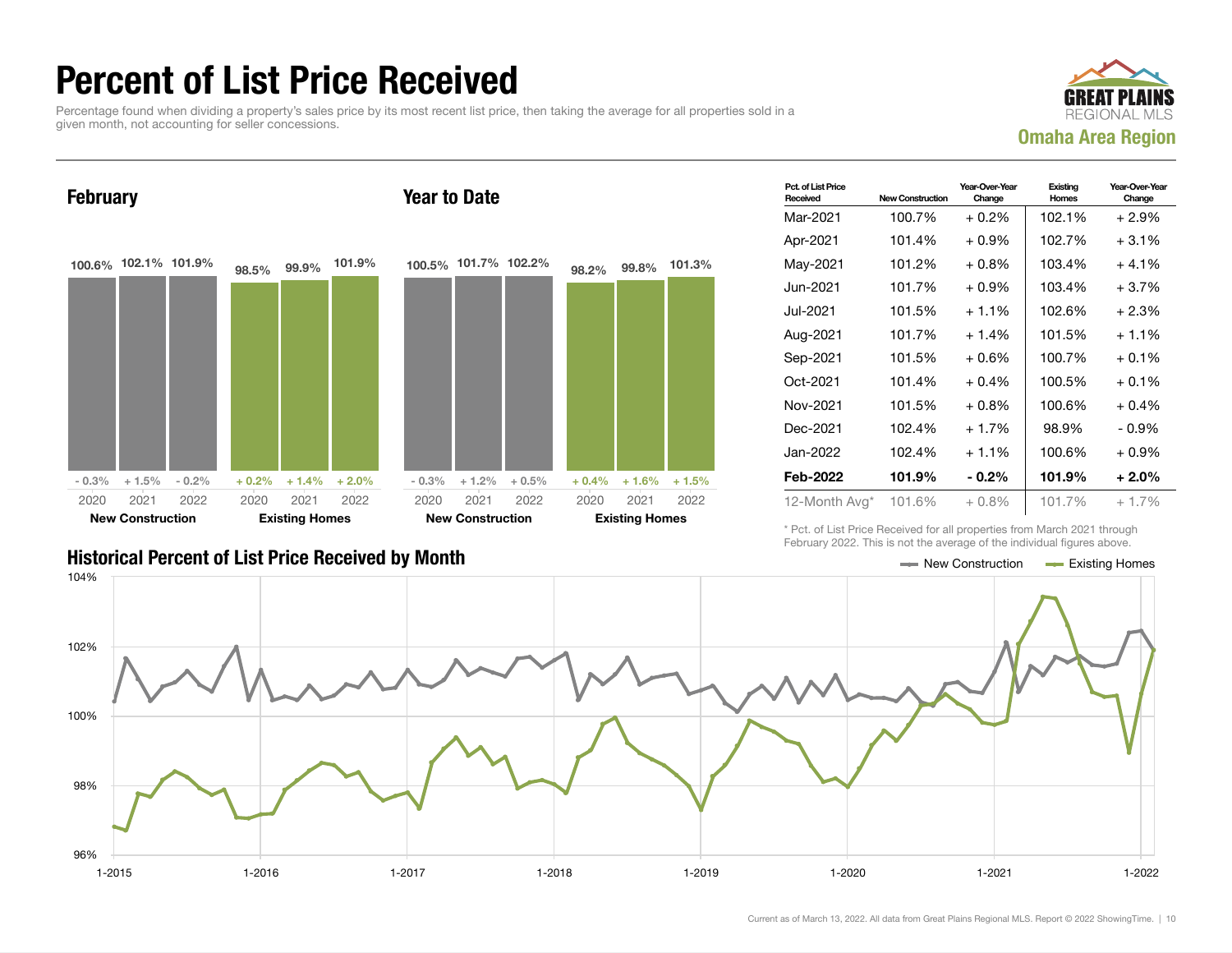## Housing Affordability Index

This index measures housing affordability for the region. For example, an index of 120 means the median household income is 120% of what is necessary to qualify for the median-priced home under prevailing interest rates. A higher number means greater affordability.





| <b>Affordability Index</b> | <b>New Construction</b> | Year-Over-Year<br>Change | Existing<br>Homes | Year-Over-Year<br>Change |
|----------------------------|-------------------------|--------------------------|-------------------|--------------------------|
| Mar-2021                   | 121                     | $+3.4%$                  | 181               | - 11.3%                  |
| Apr-2021                   | 117                     | $-3.3%$                  | 178               | - 9.6%                   |
| May-2021                   | 116                     | $+0.9\%$                 | 174               | - 7.9%                   |
| Jun-2021.                  | 112                     | - 8.2%                   | 168               | - 10.6%                  |
| Jul-2021.                  | 109                     | $-10.7%$                 | 172               | - 5.5%                   |
| Aug-2021                   | 109                     | - 12.1%                  | 174               | - 8.4%                   |
| Sep-2021                   | 110                     | $-4.3%$                  | 177               | $-8.3%$                  |
| Oct-2021                   | 109                     | - 6.8%                   | 179               | - 7.7%                   |
| Nov-2021                   | 109                     | - 5.2%                   | 177               | - 6.3%                   |
| Dec-2021                   | 103                     | $-15.6%$                 | 183               | - 10.3%                  |
| Jan-2022.                  | 104                     | - 11.1%                  | 177               | - 13.7%                  |
| Feb-2022                   | 106                     | - 12.4%                  | 179               | - 10.5%                  |
| 12-Month Avg               | 110                     | $-7.6%$                  | 177               | $-9.2\%$                 |

### Historical Housing Affordability Index by Month New Construction Existing Homes

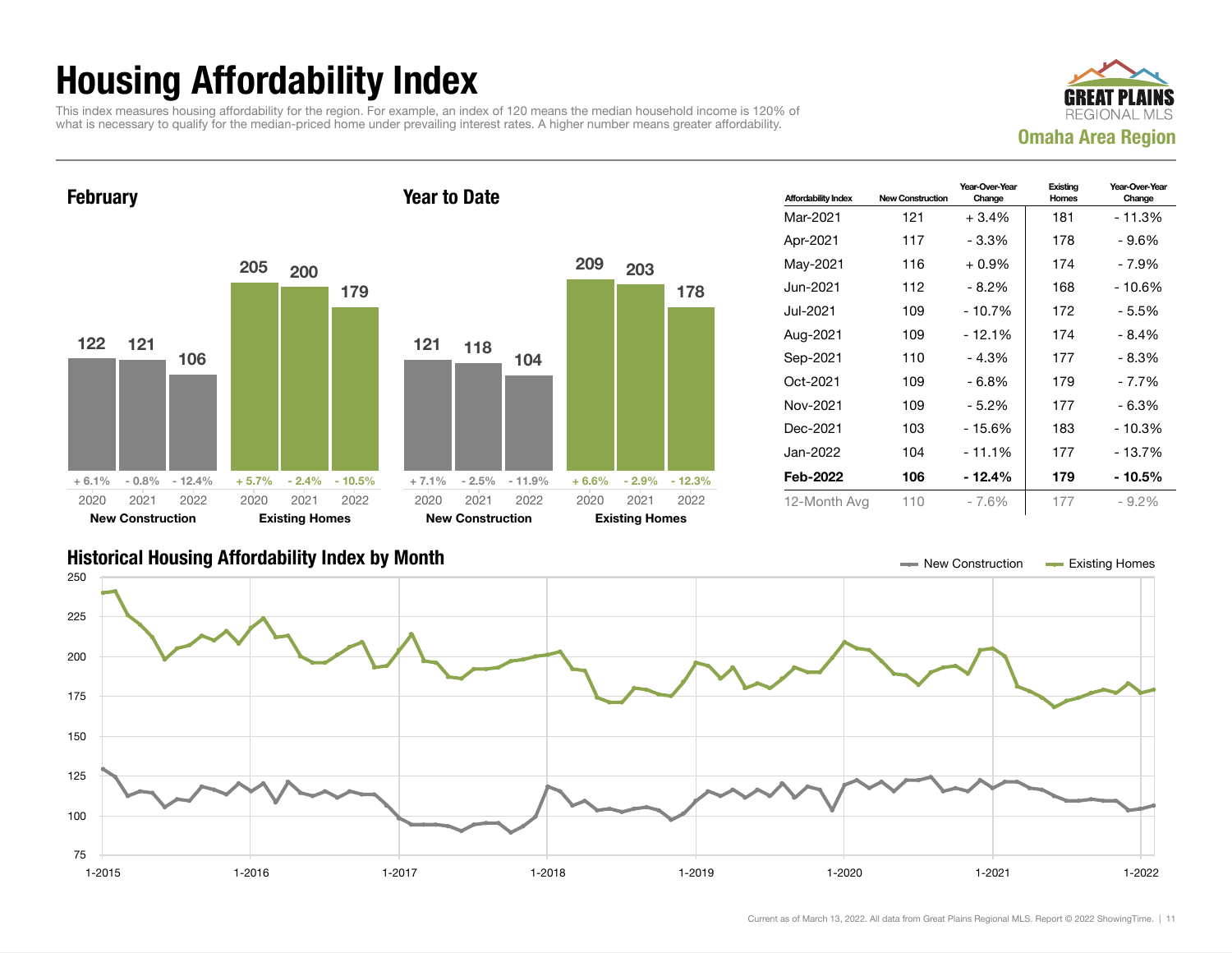### Inventory of Homes for Sale

The number of properties available for sale in active status at the end of a given month.





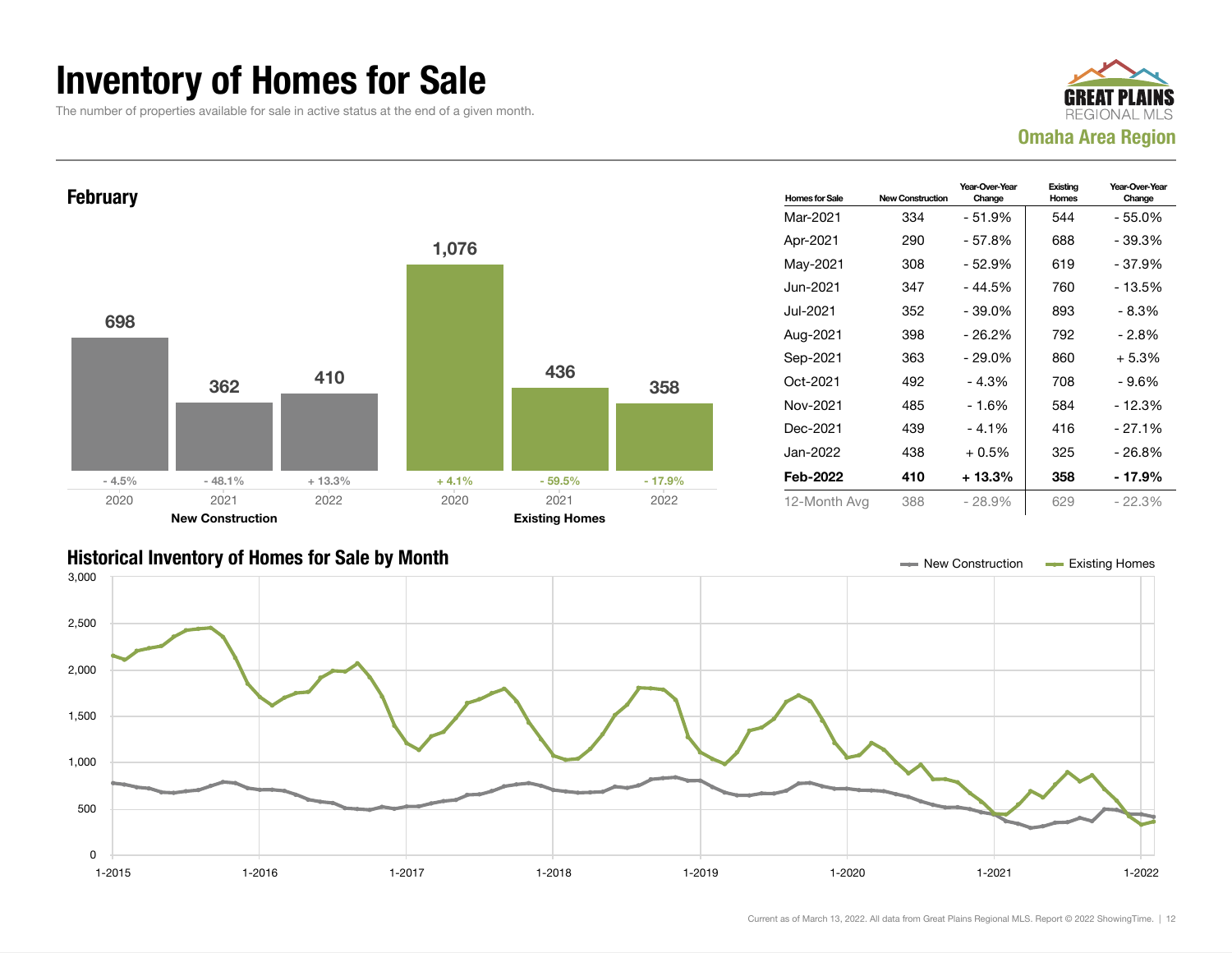## Months Supply of Inventory

The inventory of homes for sale at the end of a given month, divided by the average monthly pending sales from the last 12 months.





### Historical Months Supply of Inventory by Month New Construction Accounts Accounts Accounts Accounts Accounts Accounts Accounts Accounts Accounts Accounts Accounts Accounts Accounts Accounts Accounts Accounts Accounts Accou

| <b>Months Supply</b> | <b>New Construction</b> | Year-Over-Year<br>Change | Existing<br>Homes | Year-Over-Year<br>Change |  |
|----------------------|-------------------------|--------------------------|-------------------|--------------------------|--|
| Mar-2021             | 1.4                     | $-71.4%$                 | 0.5               | - 54.5%                  |  |
| Apr-2021             | 1.3                     | - 72.9%                  | 0.6               | - 45.5%                  |  |
| May-2021             | 1.4                     | $-67.4%$                 | 0.6               | - 33.3%                  |  |
| Jun-2021             | 1.7                     | $-55.3%$                 | 0.7               | - 12.5%                  |  |
| Jul-2021             | 1.9                     | $-42.4%$                 | 0.8               | $-11.1%$                 |  |
| Aug-2021             | 2.3                     | $-20.7%$                 | 0.7               | $0.0\%$                  |  |
| Sep-2021             | 2.2                     | $-15.4%$                 | 0.8               | $+14.3%$                 |  |
| Oct-2021             | 3.1                     | $+24.0%$                 | 0.6               | $-14.3%$                 |  |
| Nov-2021             | 3.3                     | $+43.5%$                 | 0.5               | - 16.7%                  |  |
| Dec-2021             | 3.1                     | $+47.6%$                 | 0.4               | $-20.0\%$                |  |
| Jan-2022             | 3.2                     | $+68.4%$                 | 0.3               | $-25.0%$                 |  |
| Feb-2022             | 3.1                     | $+93.8\%$                | 0.3               | - 25.0%                  |  |
| 12-Month Avg*        | 2.3                     | $-24.2\%$                | 0.6               | $-25.2\%$                |  |

\* Months Supply for all properties from March 2021 through February 2022. This is not the average of the individual figures above.